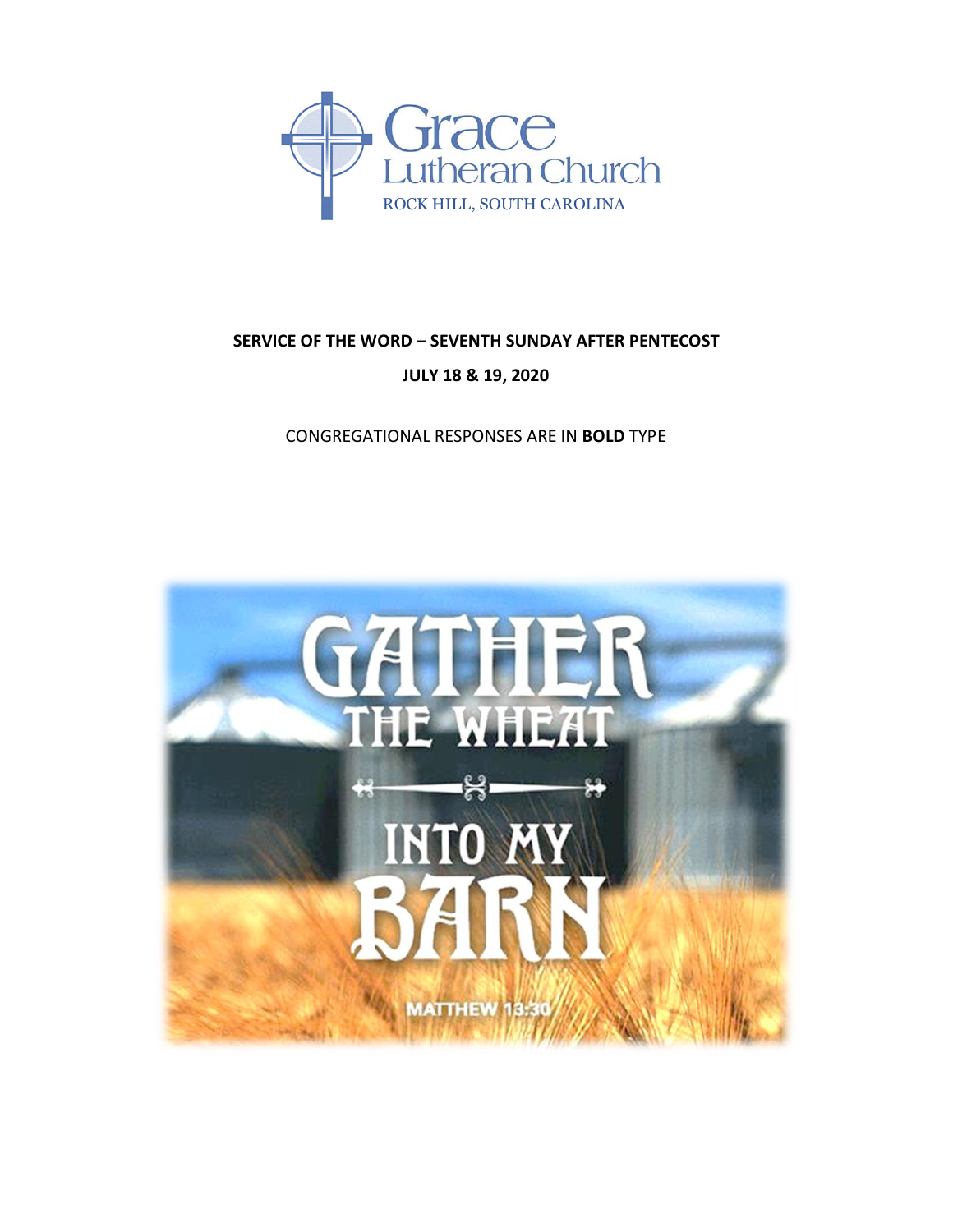### PRELUDE

### WELCOME

# CONFESSION AND FORGIVENESS

Blessed be the Holy Trinity,  $+$  one God, whose steadfast love is everlasting, whose faithfulness endures from generation to generation. **Amen.**

Trusting in the mercy of God, let us confess our sin.

# *Silence is kept for reflection.*

Reconciling God,

**we confess that we do not trust your abundance, and we often ignore your presence in our lives. We place our hope in ourselves and rely on our own efforts. We misuse your good creation for our own benefit. We fear difference and do not welcome others, even though you have welcomed us. We continue to sin in thought, word, and deed. By your grace, forgive us; through your love, renew us; and in your Spirit, lead us; so that we may live and serve you with renewed faith and righteous lives. Amen.**

Beloved, in God's unlimited mercy, we are given peace through our Lord  $\pm$  Jesus Christ. Through him we have obtained grace upon grace and our sins are forgiven. Let us live now in hope. For hope does not disappoint, because God's love has been poured into our hearts through the Holy Spirit. **Amen.**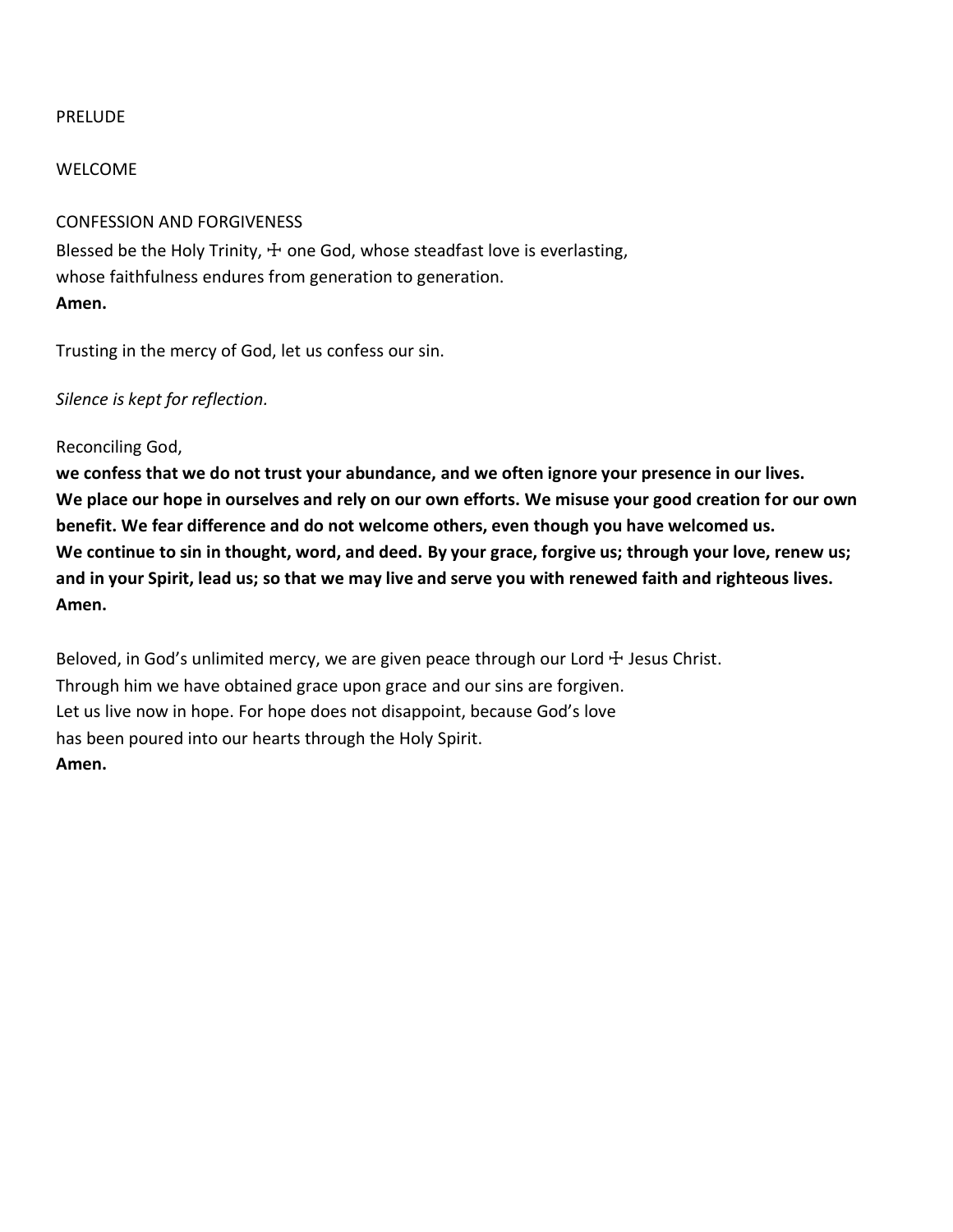

#### APOSTOLIC GREETING

The grace of our Lord Jesus Christ, the love of God, and the communion of the Holy Spirit be with you all. **And also with you.**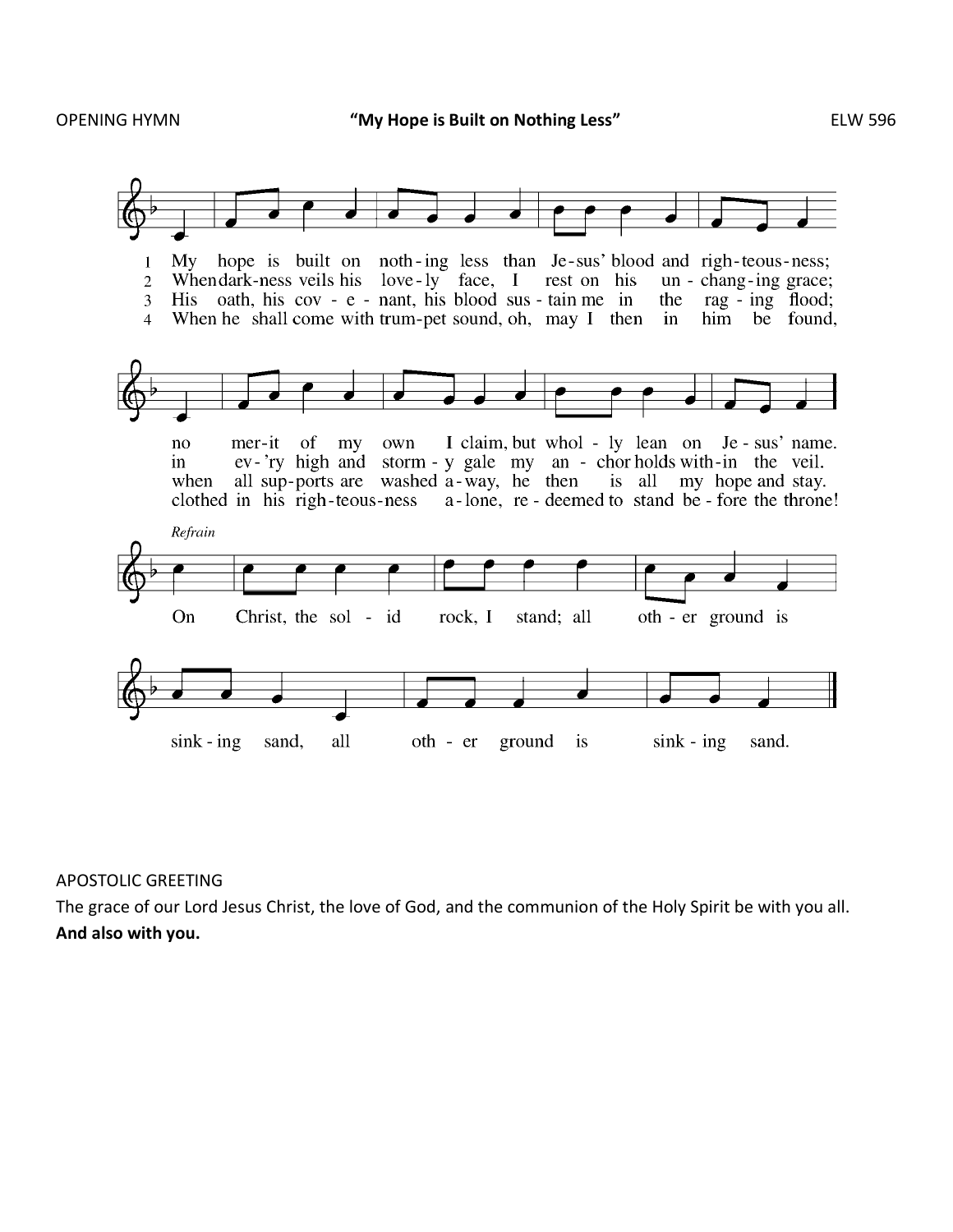## HYMN OF PRAISE "**Glory to God"**

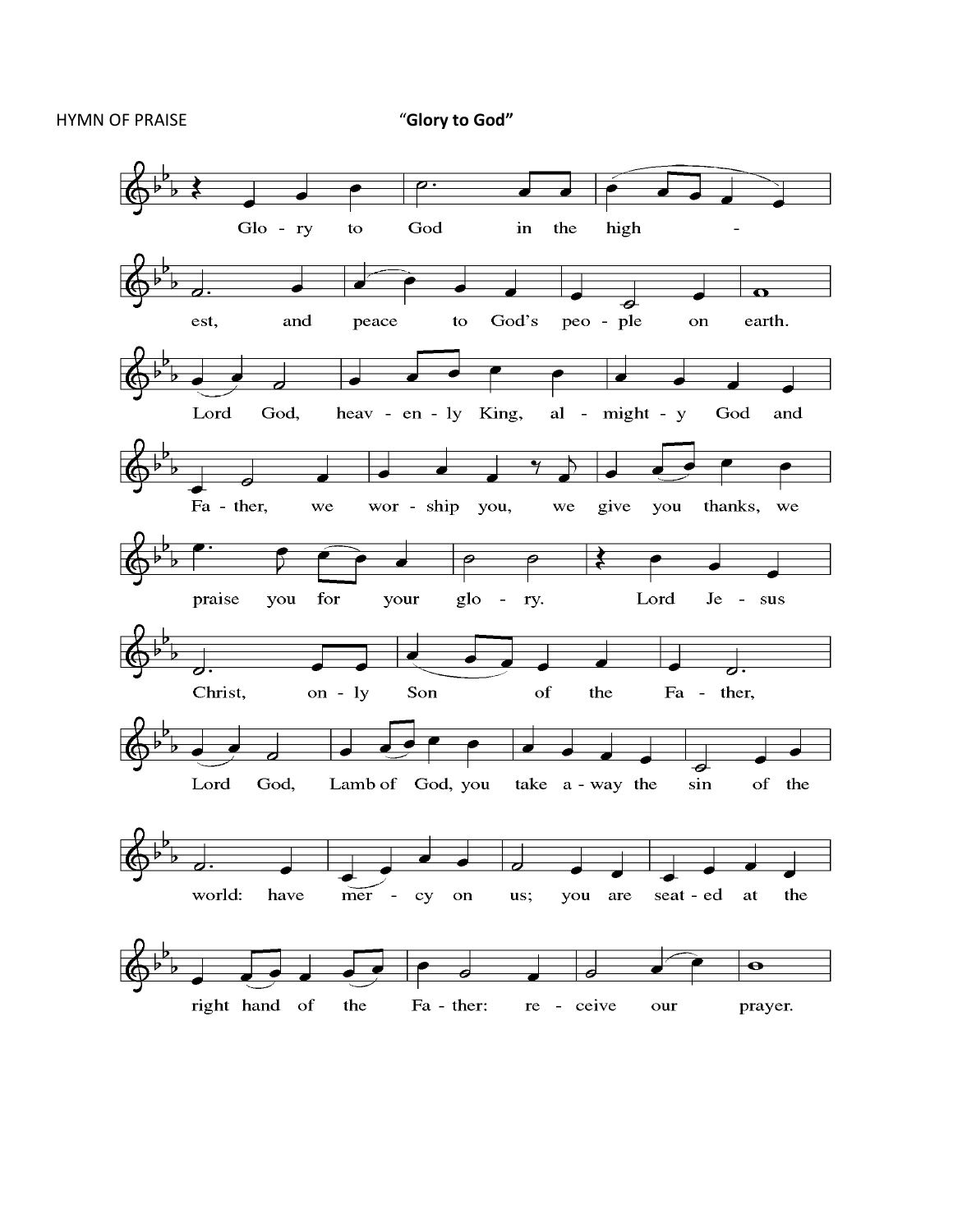

PRAYER OF THE DAY The Lord be with you. **And also with you.**

Let us pray together**.** 

**Faithful God, most merciful judge, you care for your children with firmness and compassion. By your Spirit nurture us who live in your kingdom, that we may be rooted in the way of your Son, Jesus Christ, our Savior and Lord.**

**Amen.**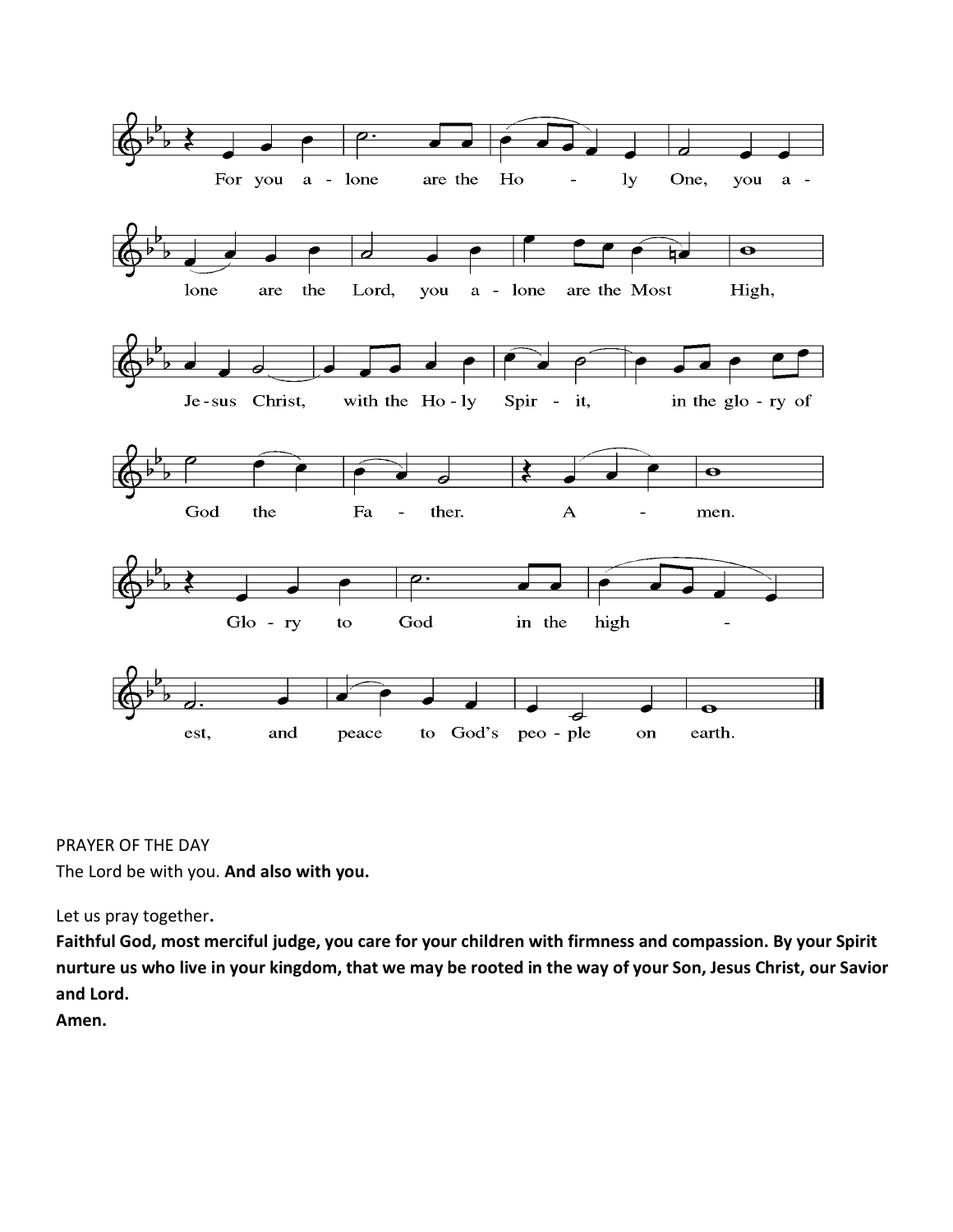# FIRST LESSON Isaiah 44:6-8

# *A reading from Isaiah.*

 $6$ Thus says the LORD, the King of Israel, and his Redeemer, the LORD of hosts: I am the first and I am the last; besides me there is no god. 7Who is like me? Let them proclaim it, let them declare and set it forth before me. Who has announced from of old the things to come? Let them tell us what is yet to be. <sup>8</sup>Do not fear, or be afraid; have I not told you from of old and declared it? You are my witnesses! Is there any god besides me? There is no other rock; I know not one.

*The Word of the Lord.* **Thanks be to God.**

<sup>11</sup>Teach me your way, O Lord, and I will walk in your truth; give me an undivided heart to revere your name. <sup>12</sup>**I will thank you, O Lord my God, with all my heart, and glorify your name forevermore.**

 $13$ For great is your love toward me; you have delivered me from the pit of death.

<sup>14</sup>**The arrogant rise up against me, O God, and a band of violent people seeks my life;**

**they have not set you before their eyes.**

 $15$ But you, O Lord, are gracious and full of compassion, slow to anger, and full of kindness and truth.

<sup>16</sup>**Turn to me and have mercy on me; give your strength to your servant, and save the child of your handmaid.**

 $17$ Show me a sign of your favor, so that those who hate me may see it and be put to shame; because you, Lord, have helped me and comforted me.

# SECOND LESSON Romans 8:12-25

# *A reading from Paul's letter to the Romans.*

 $12$ So then, brothers and sisters, we are debtors, not to the flesh, to live according to the flesh -  $13$ for if you live according to the flesh, you will die; but if by the Spirit you put to death the deeds of the body, you will live.  $14$ For all who are led by the Spirit of God are children of God.  $15$ For you did not receive a spirit of slavery to fall back into fear, but you have received a spirit of adoption. When we cry, "Abba! Father!" <sup>16</sup>it is that very Spirit bearing witness with our spirit that we are children of God, <sup>17</sup>and if children, then heirs, heirs of God and joint heirs with Christ—if, in fact, we suffer with him so that we may also be glorified with him. <sup>18</sup>I consider that the sufferings of this present time are not worth comparing with the glory about to be revealed to us. <sup>19</sup>For the creation waits with eager longing for the revealing of the children of God; <sup>20</sup>for the creation was subjected to futility, not of its own will but by the will of the one who subjected it, in hope  $21$ that the creation itself will be set free from its bondage to decay and will obtain the freedom of the glory of the children of God. <sup>22</sup>We know that the whole creation has been groaning in labor pains until now; <sup>23</sup>and not only the creation, but we ourselves, who have the first fruits of the Spirit, groan inwardly while we wait for adoption, the redemption of our bodies <sup>24</sup>For in hope we were saved. Now hope that is seen is not hope. For who hopes for what is seen? <sup>25</sup>But if we hope for what we do not see, we wait for it with patience.

*The Word of the Lord.* **Thanks be to God.**

PSALM Psalm 86:11-17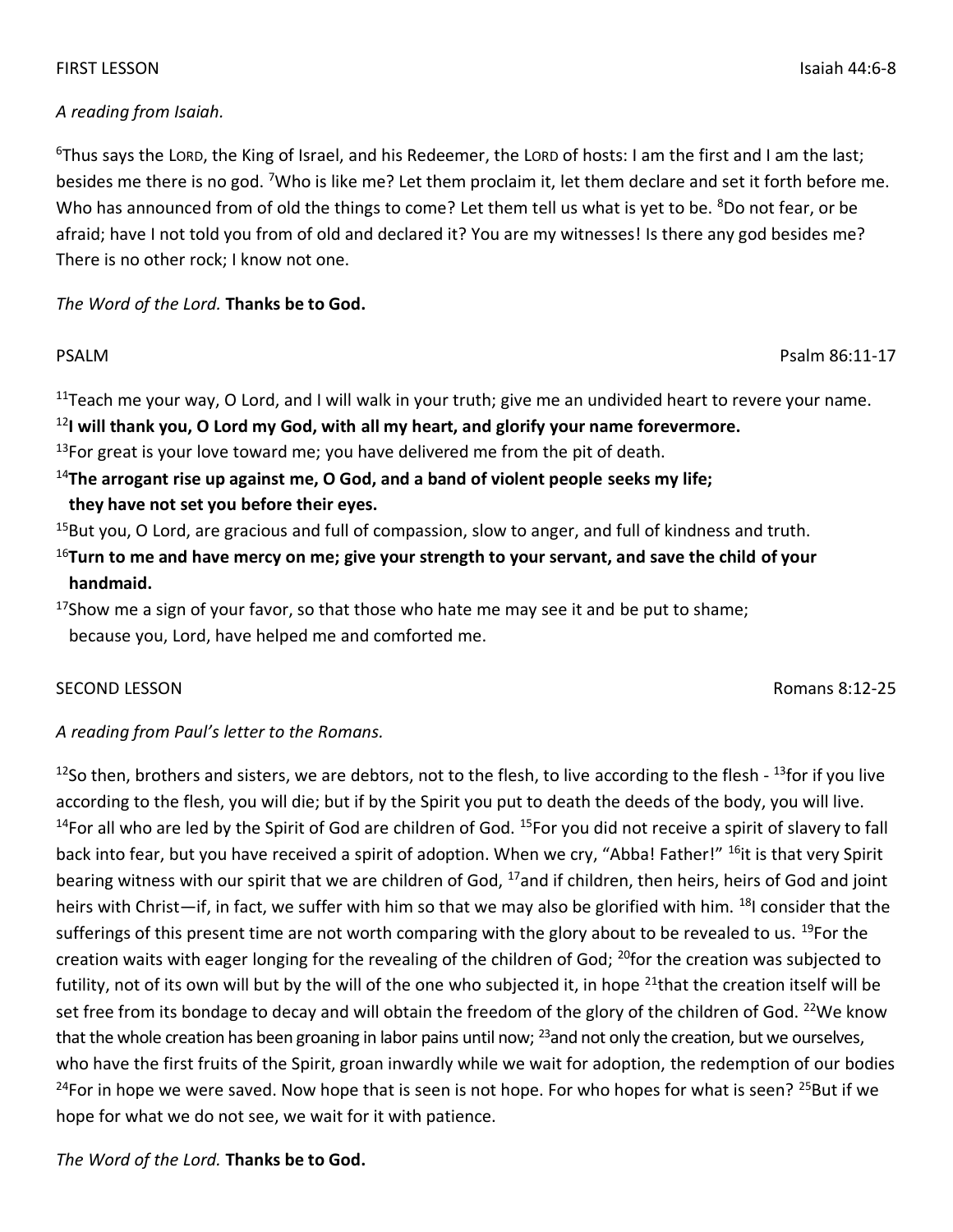

### GOSPEL Matthew 13:24-30, 36-43

# *The Holy Gospel according to Matthew, from the 13 th chapter.* **Glory to you, O Lord.**

<sup>24</sup>[Jesus] put before [the crowds] another parable: "The kingdom of heaven may be compared to someone who sowed good seed in his field;<sup>25</sup>but while everybody was asleep, an enemy came and sowed weeds among the wheat, and then went away.  $^{26}$ So when the plants came up and bore grain, then the weeds appeared as well. <sup>27</sup>And the slaves of the householder came and said to him, 'Master, did you not sow good seed in your field? Where, then, did these weeds come from?' <sup>28</sup>He answered, 'An enemy has done this.' The slaves said to him, 'Then do you want us to go and gather them?' <sup>29</sup>But he replied, 'No; for in gathering the weeds you would uproot the wheat along with them. <sup>30</sup>Let both of them grow together until the harvest; and at harvest time I will tell the reapers, Collect the weeds first and bind them in bundles to be burned, but gather the wheat into my barn.'"

<sup>36</sup>Then he left the crowds and went into the house. And his disciples approached him, saying, "Explain to us the parable of the weeds of the field." <sup>37</sup>He answered, "The one who sows the good seed is the Son of Man; <sup>38</sup>the field is the world, and the good seed are the children of the kingdom; the weeds are the children of the evil one, <sup>39</sup>and the enemy who sowed them is the devil; the harvest is the end of the age, and the reapers are angels. <sup>40</sup>Just as the weeds are collected and burned up with fire, so will it be at the end of the age. <sup>41</sup>The Son of Man will send his angels, and they will collect out of his kingdom all causes of sin and all evildoers, <sup>42</sup>and they will throw them into the furnace of fire, where there will be weeping and gnashing of teeth. <sup>43</sup>Then the righteous will shine like the sun in the kingdom of their Father. Let anyone with ears listen!"

*The Gospel of the Lord.* **Praise to you, O Christ.**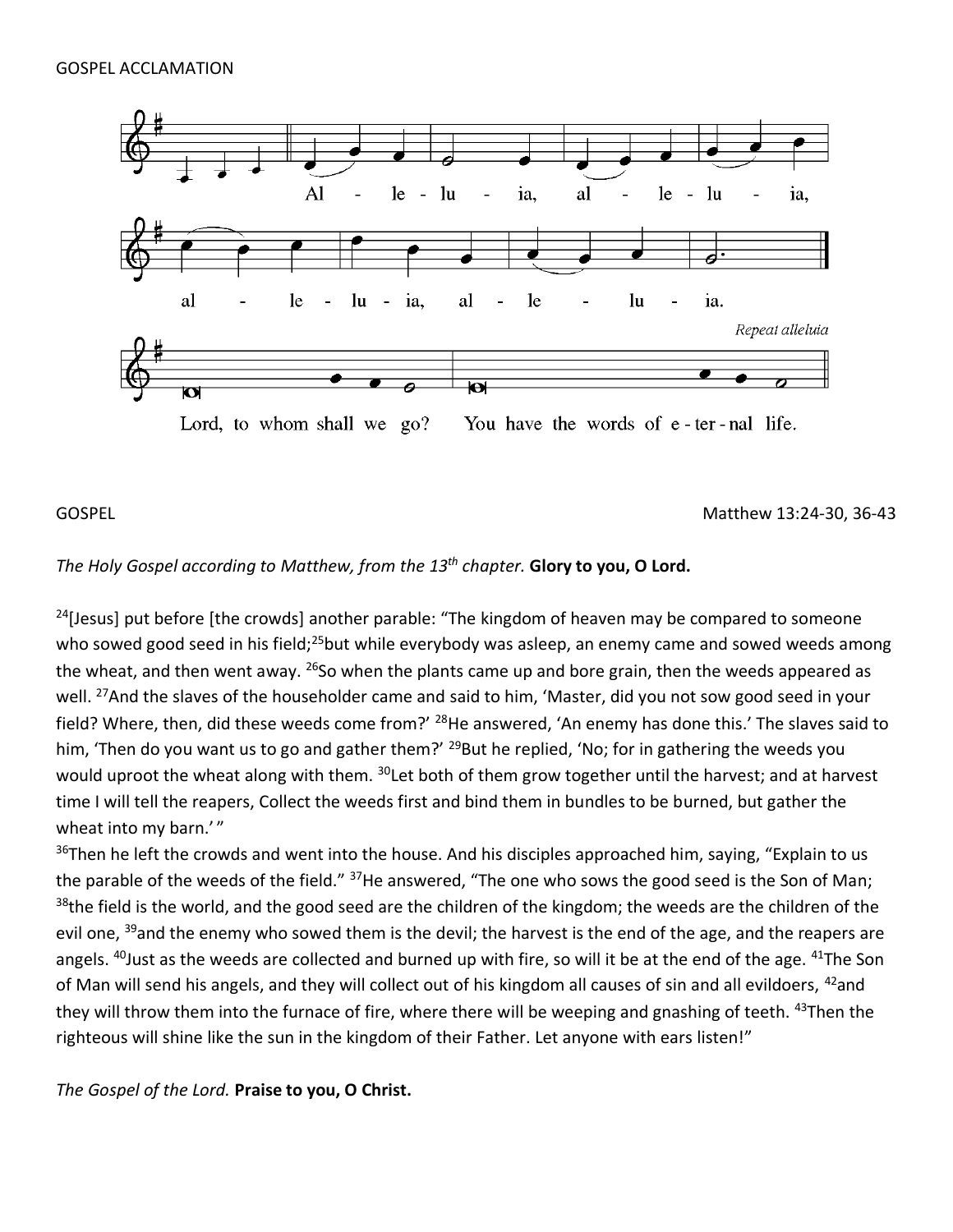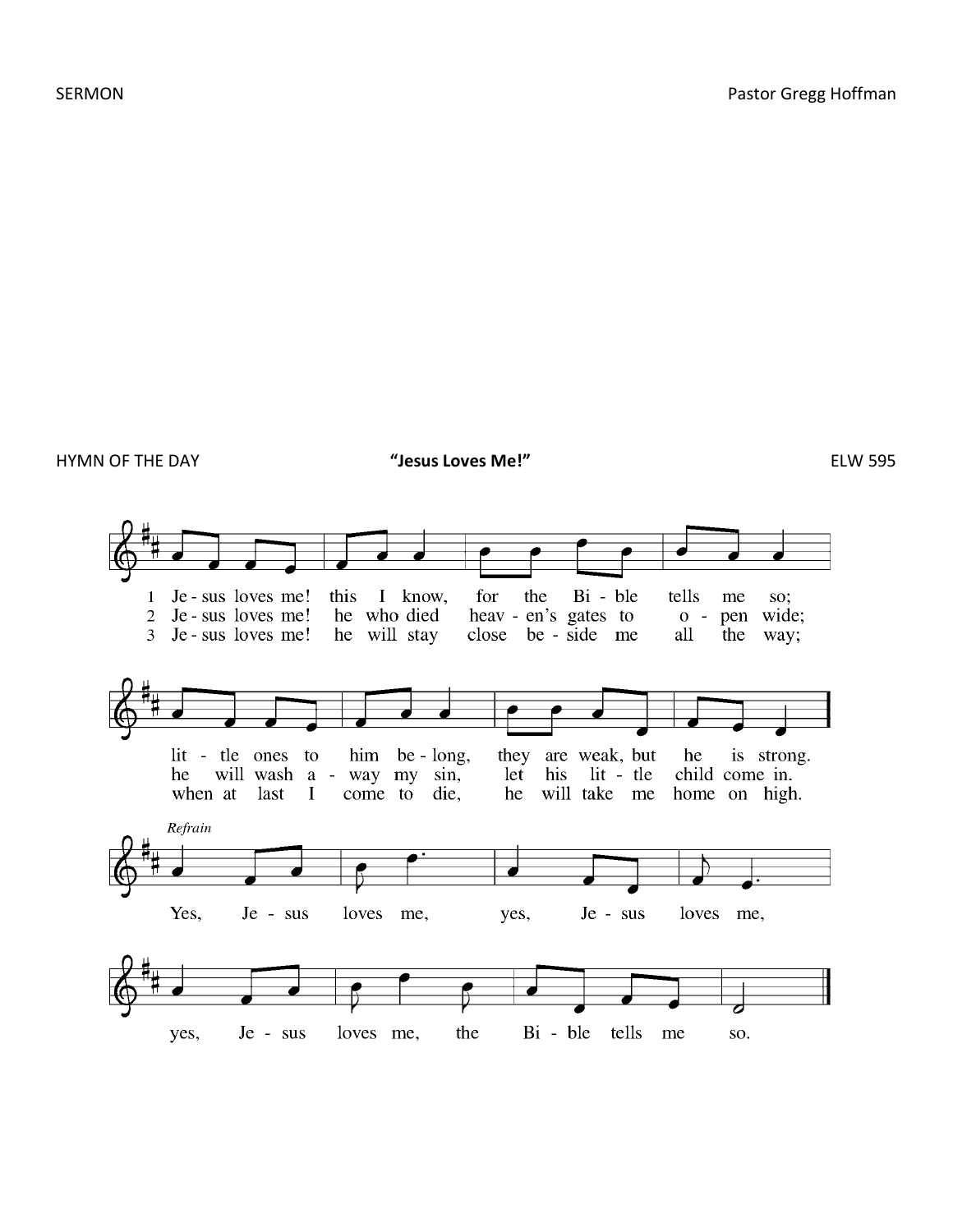# APOSTLES' CREED

We now profess the faith we share, using the words of the Apostles' Creed.

**I believe in God, the Father almighty, creator of heaven and earth.**

**I believe in Jesus Christ, God's only Son, our Lord, who was conceived by the Holy Spirit, born of the virgin Mary, suffered under Pontius Pilate, was crucified, died, and was buried; he descended to the dead. On the third day he rose again; he ascended into heaven, he is seated at the right hand of the Father, and he will come to judge the living and the dead.**

**I believe in the Holy Spirit, the holy catholic church, the communion of saints, the forgiveness of sins, the** ☩ **resurrection of the body, and the life everlasting. Amen.**

# PRAYERS OF INTERCESSION

Confident of your care and helped by the Holy Spirit, we pray for the church, the world, and all who are in need.

God of the harvest, you sow the good seed of the gospel of Jesus Christ into your field. Help your church throughout the world to be both diligent and patient, full of resolve and gentleness, that our witness may be, above all else, faithful to your intentions. Lord, in your mercy, **hear our prayer.**

God of every land and time, your whole creation groans in labor pains, awaiting the gift of new birth. Renew the earth, sky, and sea, so that all your creation experiences freedom anew through the restoration only your grace can provide. Lord, in your mercy, **hear our prayer.**

God of the nations, teach us your ways, that we may walk in your truth. Mend the fabric of the human family, now torn apart by our fearful and warring ways. Guide us by your mercy, grace, and steadfast love. Lord, in your mercy,

# **hear our prayer.**

God of hope, you accompany those who suffer and are near to the brokenhearted. Open our hearts to your children who are lonely and abandoned, who feel trapped by despair, and all who suffer in any way. Draw near to those who are ill, especially Yvonne, Steve, Henri, John, Bea, Art, Jill, Kathy, Eric, Doug, Mike, Mary, Jennifer, Frank, Bill, Madeline, Ed, Earl, Barbara, and Steven. Lord, in your mercy, **hear our prayer.**

God of the seasons, in the midst of summer, give us refreshment in ways that do not endanger ourselves and others. We pray for the safety of those who travel. We pray for those who cannot take the rest they need. Lord, in your mercy,

# **hear our prayer.**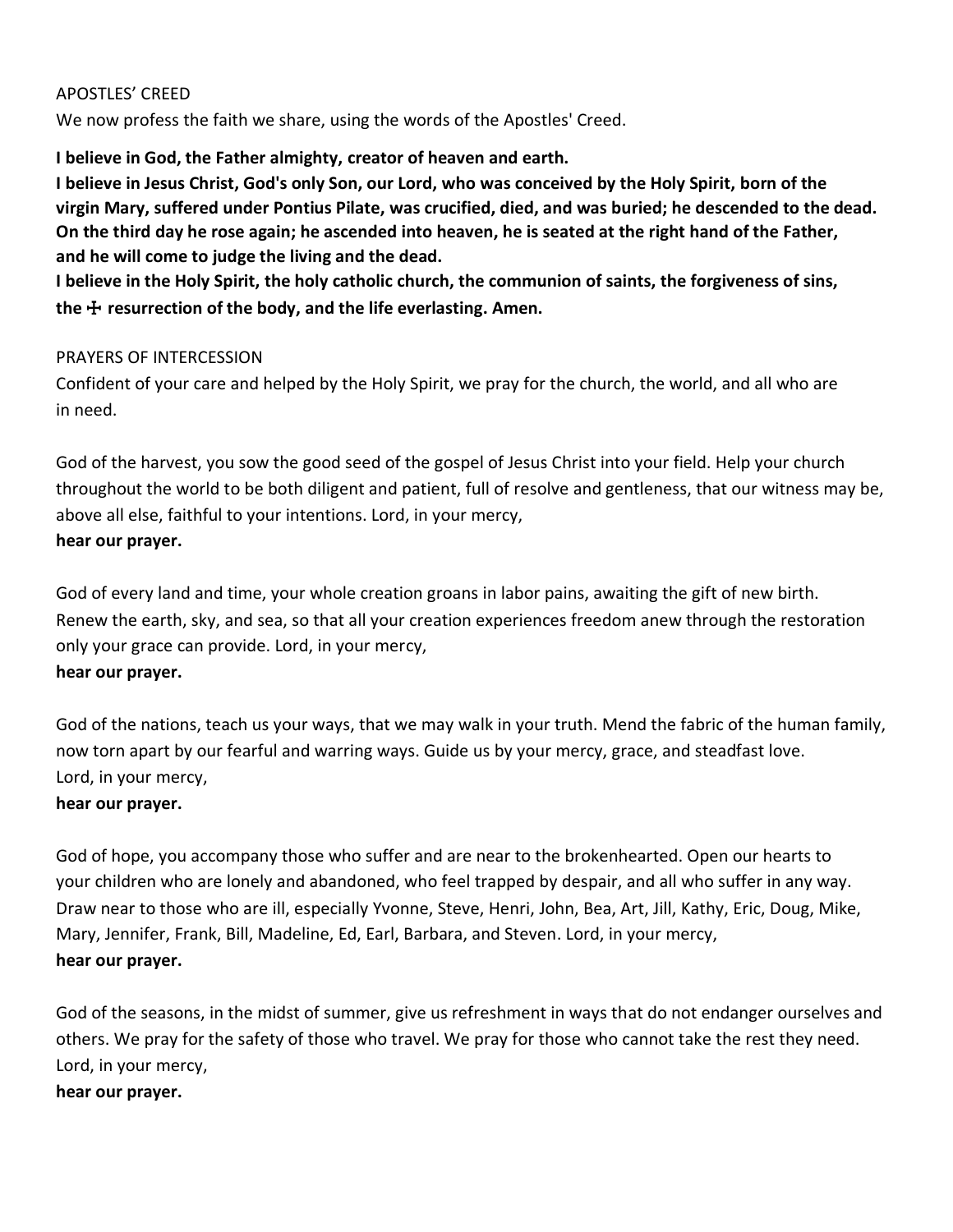God of new beginnings, you call forth children to unite with one another in the bonds of marriage. We give you thanks for those who have found new depths of love and commitment through this gift you have given to us. We praise you for the new marriage of Ashly Cartner and Timothy Bolus. May their life together be a partnership that serves your Kingdom, and may we support them in the vows they have made. Lord, in your mercy,

# **hear our prayer.**

God of life, those who have died in you shine like the sun in your endless kingdom. We remember with thanksgiving the saints of all times and places and saints close to us. Gather us with them on the day of salvation. Lord, in your mercy,

### **hear our prayer.**

In the certain hope that nothing can separate us from your love, we offer these prayers to you; through Jesus Christ our Lord.

# **Amen.**

# LITANY OF PEACE

We rejoice that our Lord Jesus Christ has begun his reign across the created order and remember that he extends his peace to every one of us. In this time when we must preserve a physical distance, we give thanks that the peace of Christ abides without boundary or limitation. We announce his peace, therefore, in this house of prayer, in our homes, among one another, and to every corner of creation. We serve as carriers of his peace set loose on the world, proclaiming that the Peace of Christ has triumphed, even where strife remains.

To lands and people ravaged by warfare, Jesus will be made known: **Peace be with you.** To systems built on injustice and inequality, Jesus will be made known: **Peace be with you.** To our nation, struggling with viruses too many to name, Jesus will be made known: **Peace be with you.** To families torn apart by discord, Jesus will be made known: **Peace be with you.** To friends separated by disagreement, Jesus will be made known: **Peace be with you.** To servants of God who suffer for righteousness, Jesus will be made known: **Peace be with you.** To those in need, whose help and hope is but Grace alone, Jesus will be made known: **Peace be with you.** And today, here, and now, the Peace of Christ is with you. **And also with you. Amen.**

# **OFFERING**

*<https://onrealm.org/gracerockhill/-/give/now>*

ANTHEM THOM Can I Keep from Singing" arr. Chris Tomlin and Thomas Tomlin

Virtual Choir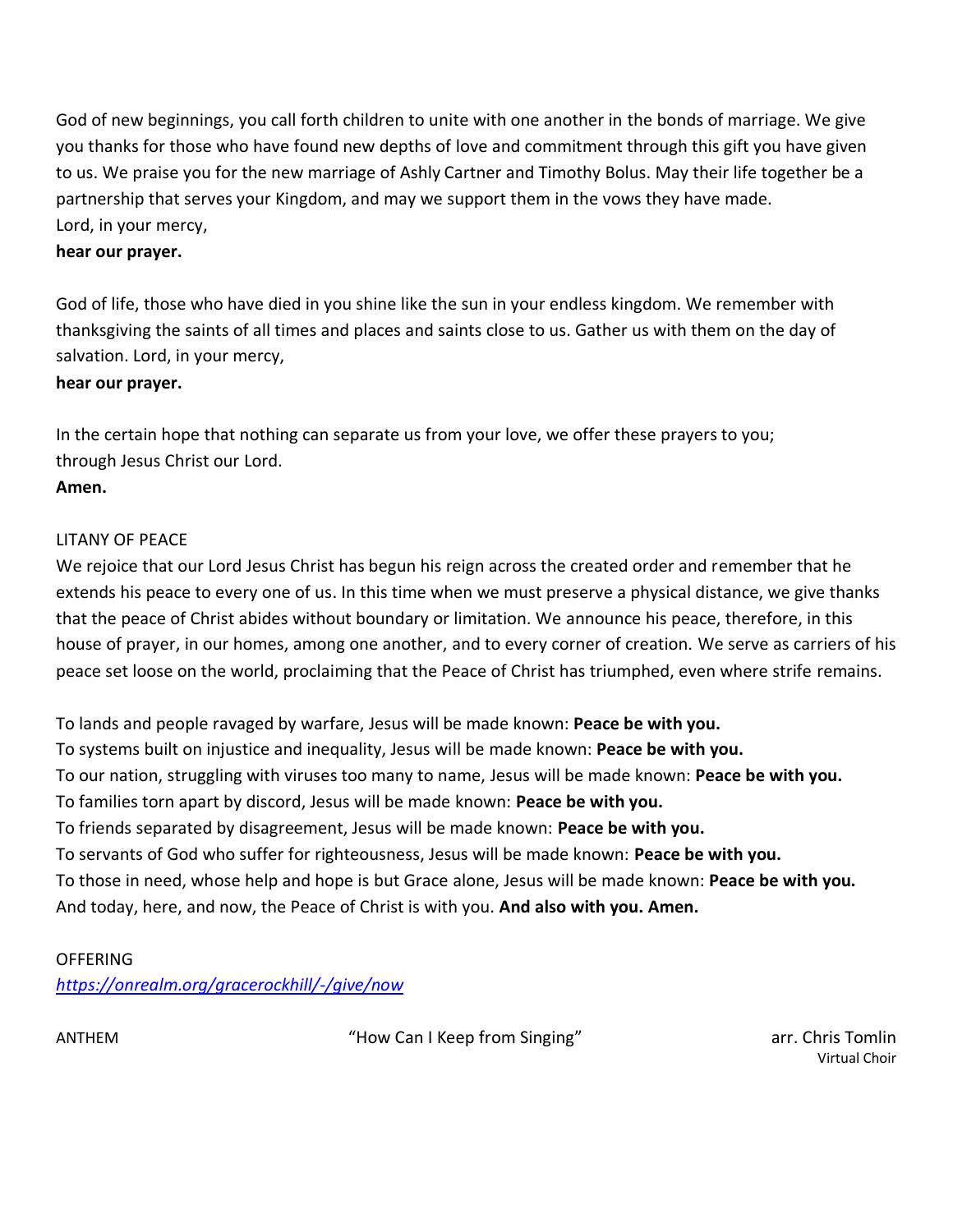# OFFERTORY RESPONSE *(Stand)* **"Praise God, from Whom all Blessings Flow"**



# OFFERTORY PRAYER

Let us pray together. Merciful God,

**our gifts seem small, but we know you make of them an abundance, just as you do with our entire lives. We long to be fed at your table once more, but in this time of distance, draw near to your children, and let us feast on the Gospel hope you freely share with the world. Accept the offering we bring and strengthen us for service in your name, for the sake of the risen Christ. Amen.**

#### LORD'S PRAYER

United as one church, deployed across a great distance, we unite our voices and join in the prayer that our Lord taught us:

**Our Father, who art in heaven, hallowed be thy name, thy kingdom come, thy will be done, on earth as it is in heaven. Give us this day our daily bread; and forgive us our trespasses, as we forgive those who trespass against us; and lead us not into temptation, but deliver us from evil. For thine is the kingdom, and the power, and the glory, forever and ever. Amen.**

#### ANNOUNCEMENTS

#### BLESSING

Neither death, nor life, nor angels, nor rulers, nor things present, nor things to come, nor powers, nor height, nor depth, nor anything else in all creation, will be able to separate us from the love of God in Christ Jesus. Almighty God - Father,  $\pm$  Son, and Holy Spirit, bless you and keep you this day, and unto eternal life. **Amen.**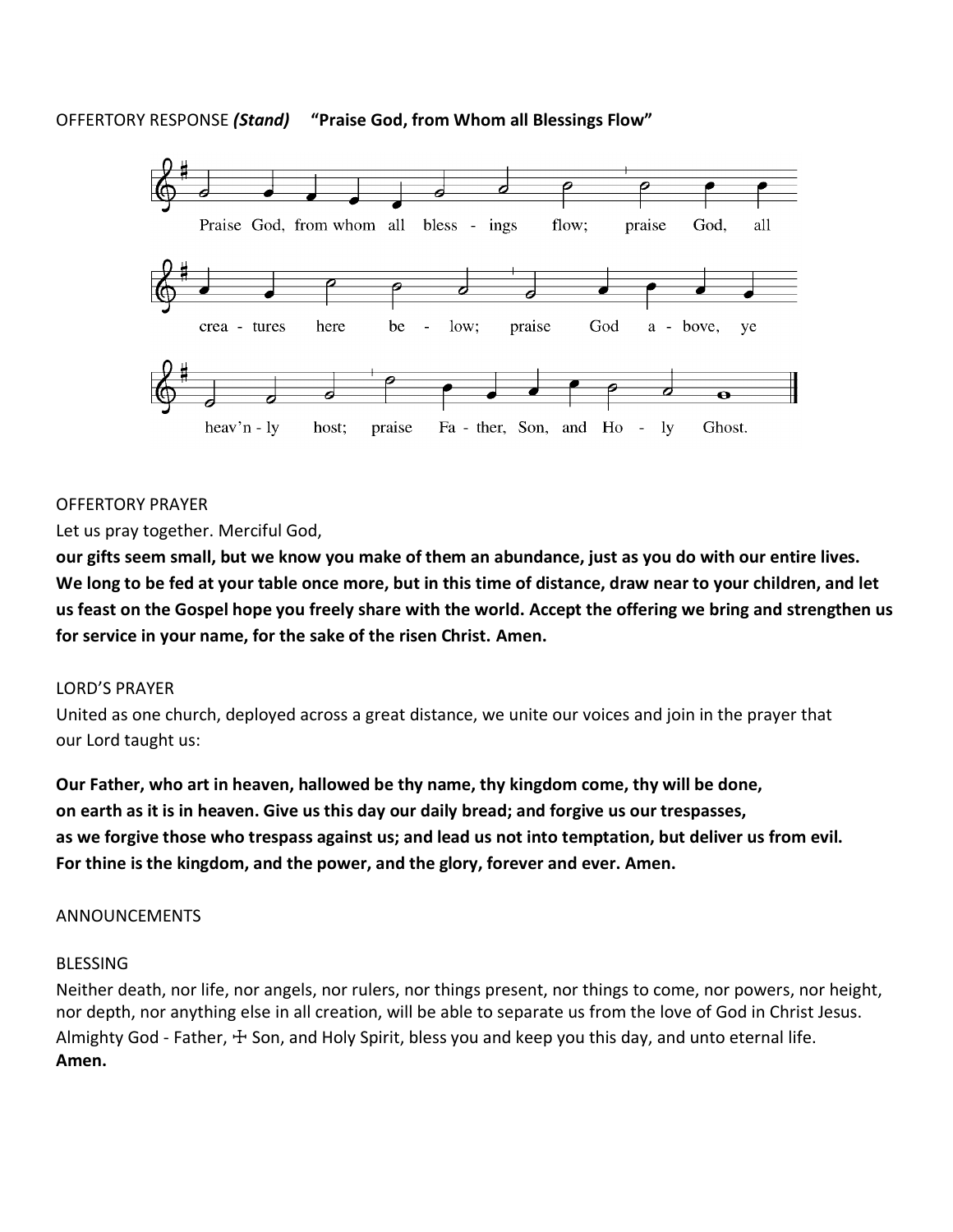

DISMISSAL Go in peace. Christ is with you. **Thanks be to God.**